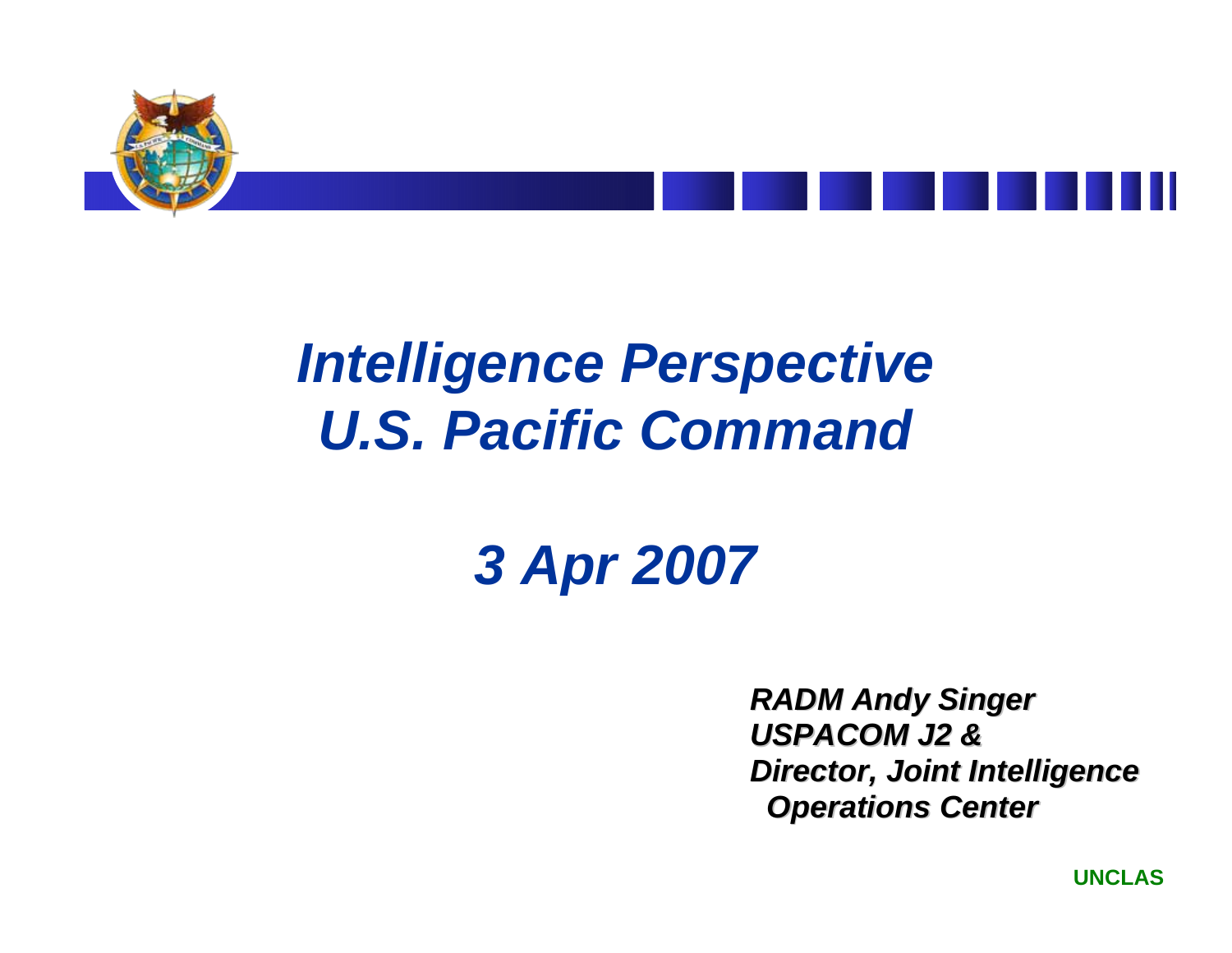

# **Integrate Intel, Ops & Plans**

- Set conditions for success … 2/3/5 unified action
	- Includes operational perspective and 'So What' factor
	- $\bullet$  Links ops to future planning
- 'Always On' dynamic Intel interaction
	- $\bullet$  Increases 2/3/5 situational awareness and info sharing 24/7
	- Shapes ops and plans ... influences decisions
- **New Core Value** 
	- $\bullet$  Know theory of victory challenge with Intel
	- Clarity of data and Intel not consensus of opinion
	- Quality of analysis
	- $\bullet$  Blue Red team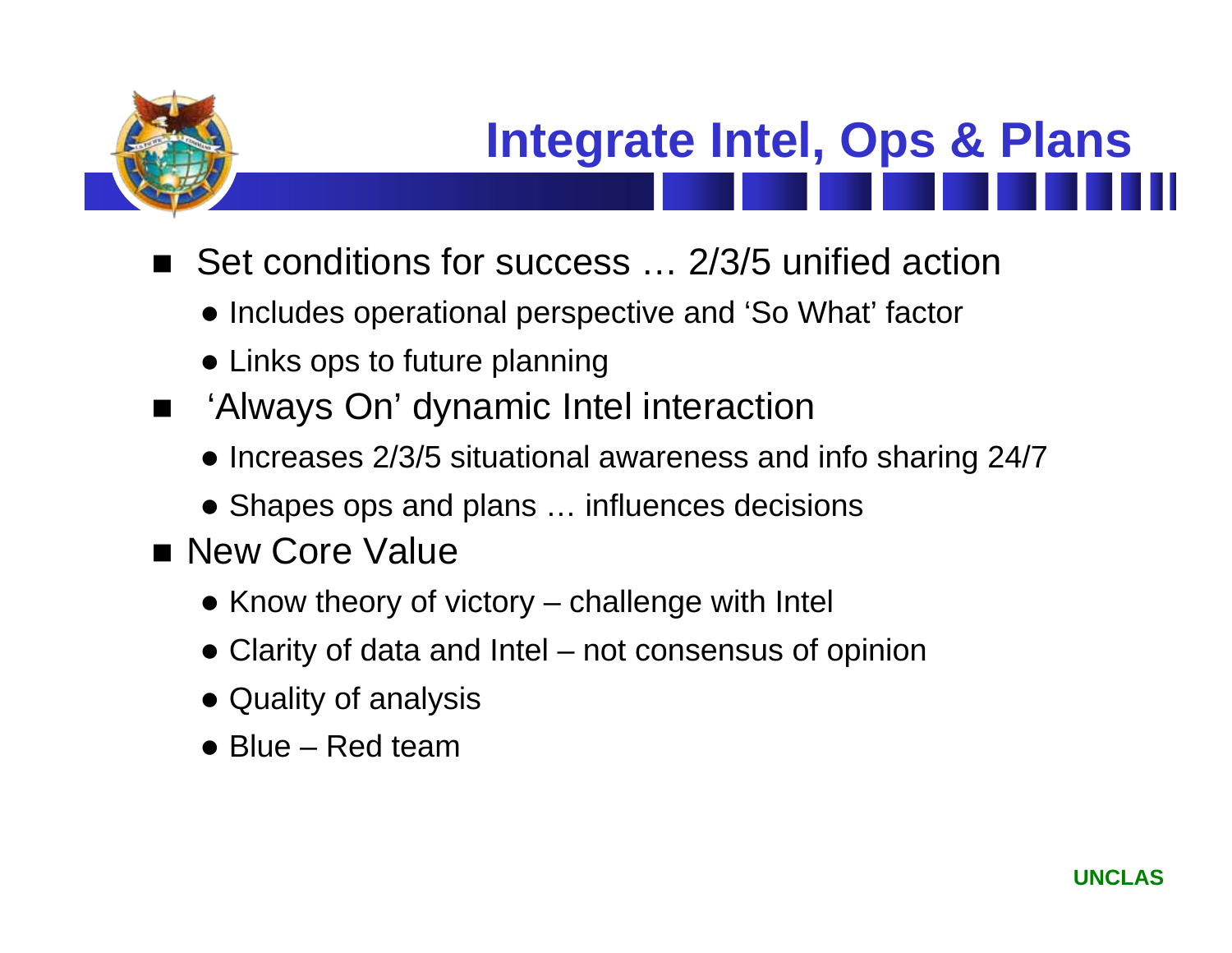

# **Intel Mythology**

- 1. Outside world cannot contribute to understanding Intel
- 2. It is about stealing secrets Higher classification  $\neq$  better
- 3. Is a service + decision maker's master
- 4. All we need is horizontal integration
	- Vertical first
- 5. Intel Operators vs. mechanics

**So what do we do about it?**